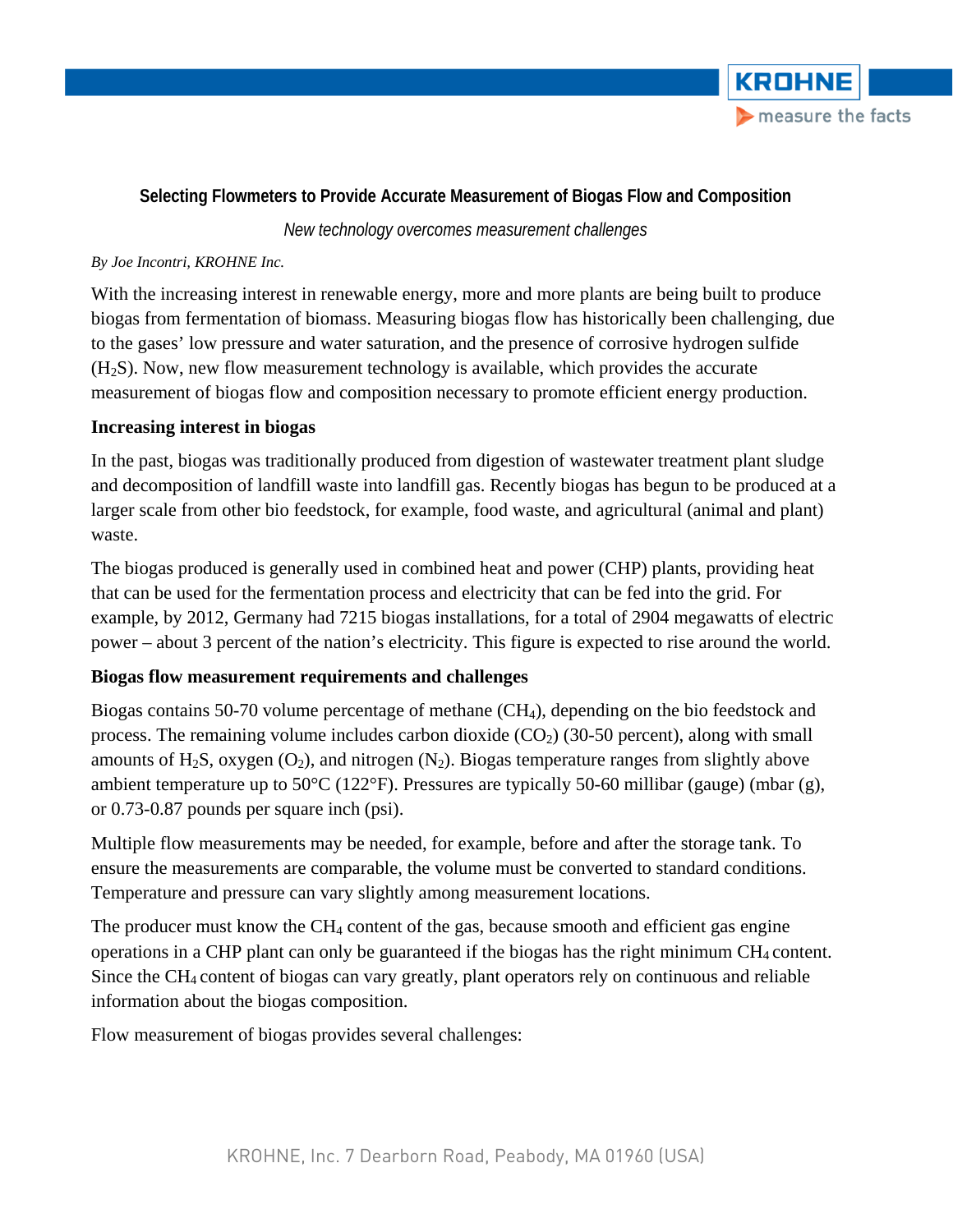• The gas typically runs at low pressure. In general no pressure drop is allowed in the pipelines, so flow meters must be line size. Further downstream in the system the gas may be compressed to 100 mbar (1.45 psi).

**KROHNE** 

measure the facts

- The biogas is saturated with water after the fermentation process. When the gas cools down after leaving the fermentation tank, 5-6 volume percentage of free liquid water may appear in the pipeline.
- Due to its molecular structure,  $H_2S$  is corrosive when dissolved in water, while  $CO_2$  provides a strong damping to acoustic signals.
- Scaling of bacteria may occur in the flowmeter, generally <1 millimeter (mm).
- Process conditions can be variable. For example, when measurement is done directly after fermentation, sudden temperature drops can occur when new sludge is fed into the fermentation tank.

#### **Options for biogas flow measurement**

Demanding measuring parameters associated with biogas applications have definitely created a measurement challenge. Several technologies are available, including thermal mass, mechanical, vortex, and ultrasonic technologies. Orifice plates are generally not used because of the pressure drop they deliver.

**Thermal mass flowmeter** technology has historically been used for gas measurements. The problem with using thermal mass flow metering for biogas is that biogas is wet; when water is introduced, it skews the results, creating the potential for large measurement errors.

**Mechanical meters** are not really suited for the types of measurement needed for biogas. They tend to have turndown issues because the flows are so low; in addition, the need to measure gas and water together tends to throw mechanical metering off. This measurement is very pressure sensitive, and with mechanical instrumentation, there is substantial pressure loss.

**Vortex metering** has been more successful. However, one must be careful of how the frequency is picked up if the vortex device uses a membrane; water soaking the membrane shortens the life of the vortex measurement device. While there is little pressure drop, turndown issues must be considered. In addition, one cannot obtain a CH4 content measurement with a vortex meter alone.

**Ultrasonic measurement** technology is particularly well suited to biogas applications because it guarantees a full transit without loss of pressure or any other negative effect on the flow, and it can cover a wide measuring range. Another advantage is that it can measure the  $CH_4$  content, which can be calculated from the velocity of sound and the biogas temperature. This provides a better overview of the fermentation process, allowing for better control of the biogas. By connecting an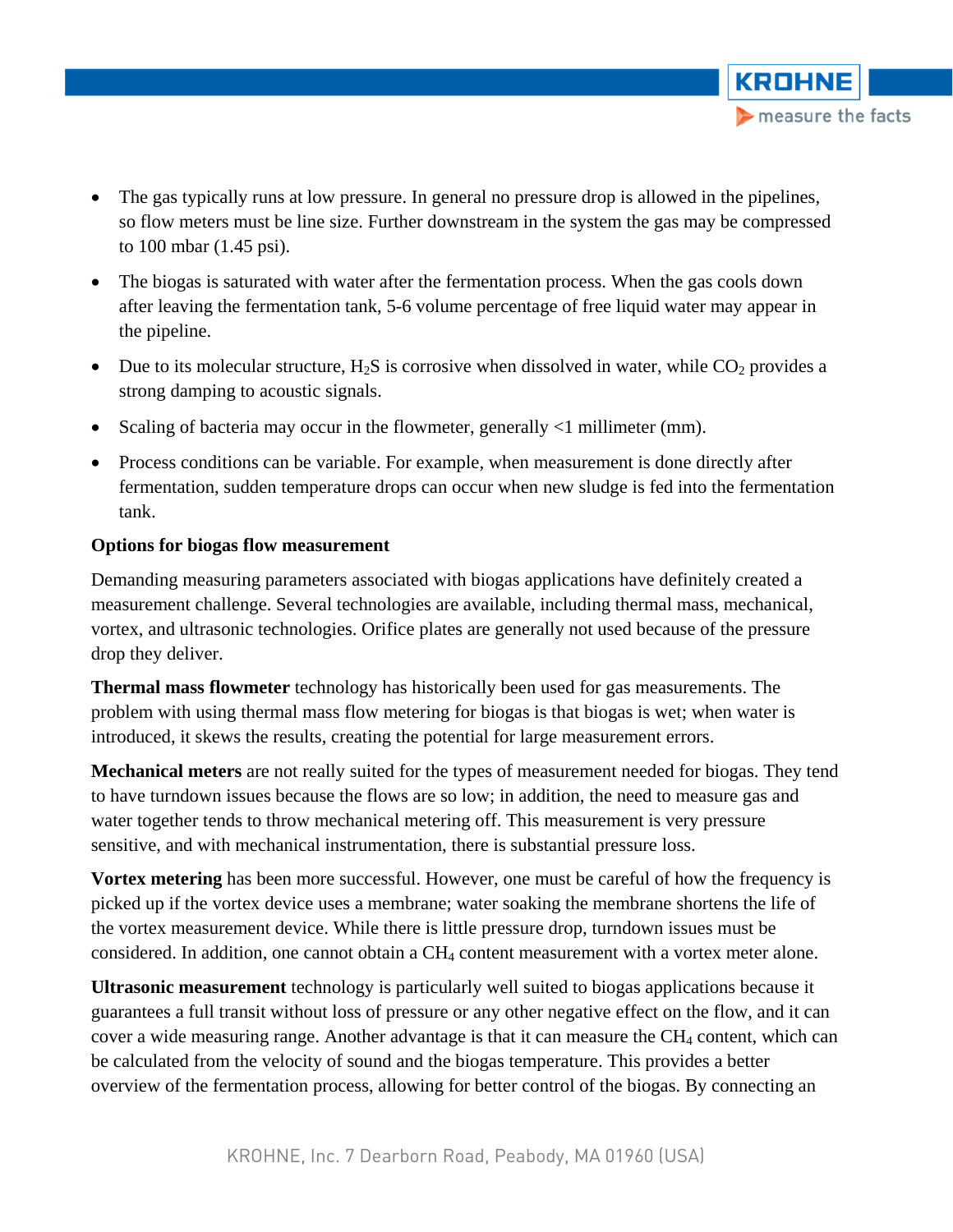

additional pressure transmitter, the standard volume of the gas can also be calculated. This enables the gas volumes to be balanced through different stages in the process.

Ultrasonic flowmeters have traditionally been challenged by high damping of the acoustic signals by the  $CO<sub>2</sub>$  and by high water content. These factors, in combination with a high price tag, have limited their application with biogas in the past.

#### **New technology shows promise**

One new technology that shows promise is the KROHNE OPTISONIC 7300 Biogas, an ultrasonic measurement solution that enables online measurement of  $CH<sub>4</sub>$  content in biogas and landfill gas with 2 percent accuracy. The flowmeter can accurately measure biogas with high  $CO<sub>2</sub>$  content, saturated with water, or with free condensation water present. The meter's all stainless steel flow sensor body and titanium transducers resolve the problem of H<sub>2</sub>S corrosion.

#### **Figure 1 New OPTISONIC 7300C features integrated pressure and optional temperature sensor**

The technology was recently applied on biogas at several wastewater plants, at which anaerobic digestion in biodigesters produces biogas, removes biochemical oxygen demand (BOD) from sewage, conserves nutrients (especially nitrogen compounds), and reduces pathogens. The biogas produced can be used as a supplemental heat or power generation energy source. Depending on the influent and the treatment facility's size and design, the resulting biogas flowing conditions can vary greatly from season to season and from plant to plant.



One example is the Ara Region Bern, ag (arabern) wastewater treatment plant in Switzerland, which generates renewable energy from biogenic waste and sludge. Using a CHP, the operator converts a portion of this biogas into electrical energy, producing 24 percent of its own power requirements. The heat energy released in the process is used to generate thermal energy. Another portion of the biogas is converted to natural gas quality biomethane in a treatment plant, which is then injected into the public gas grid.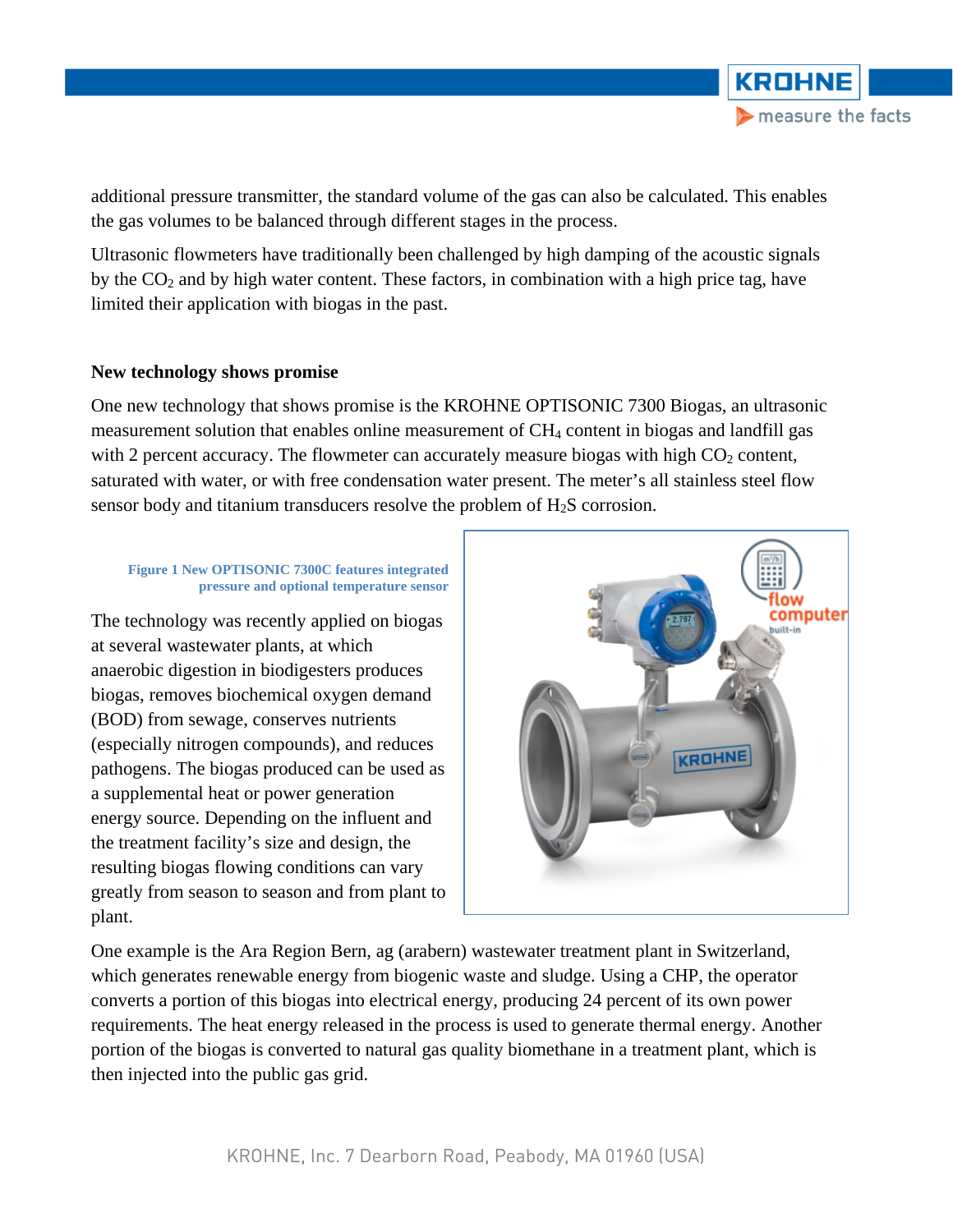

The biogas mixture released in the process contains 65 percent CH<sub>4</sub>. Other components include  $CO<sub>2</sub>$ (> 25 percent) and water (5-7 percent). Immediately following production, the biogas runs through various filters and is transported through a pipeline system to a gas storage tank, which then supplies the CHP's motor with energy.

Arabern needed reliable and accurate biogas volume measurement of the biogas flow from the digestion tower to the storage tank. This was a challenge, due to the very high moisture in the gas flow and its low pressure (about 35 mbar (0.5 psi). The application allows virtually no pressure loss, and also requires approval in accordance with the ATEX directive on protection against explosion (Zone 1).

Arabern reviewed several options for the measurement. Mechanical measuring devices could not be used, due to the gases' low pressure. The measurement stability of other ultrasonic devices was negatively affected by the moist gas and the high  $CO<sub>2</sub>$  content. They eventually opted for the OPTISONIC 7300 F flowmeter to measure the biogas. To increase the biogas mixture's flow velocity, the stainless steel pipeline was reduced from DN200 (8-inches) down to DN150 (6-inches) when installing the flow meter. The free measuring tube means no loss of pressure. The measuring instrument was provided in Ex-version, in accordance with ATEX.

Arabern also uses a KROHNE GFM 700 ultrasonic device for a bypass measurement. Another is installed in front of the flare stack, where it measures the flow of the  $CH_4$  gas that is burned when the CHP is switched off.

The flowmeter provides precise flow measurement of the biogas produced on-site. The integrated calculation of the methane content in the biogas allows the operator to accurately determine the wastewater plant's energy production. The device provides reliable measurements in a pressuresensitive environment and independent of the gas composition.

Another example is the Burghausen public utility company in Germany, which operates a sewage treatment plant and connected CHP plant fueled by digester  $(CH<sub>4</sub>)$  gas. Sewage sludge is transported from the treatment plant to the digestion tower, where the residual solids are partially decomposed by microorganisms. The methane released in the process is then supplied to the biogas plant as an energy source.

To obtain accurate energy production information, the operator requires continuous measurements of the volume and energy flow of the gas transported from the digestion tower to the CHP plant. Despite two water separators installed in the pipeline, the exhaust gas was still very wet. The pressure of the gas was initially very low, 65 mbar (0.94 psi) and decreased over time to 20 mbar (0.29) psi, and then to an average of just 7-8 mbar (0.10-0.11 psi) with the installation of a low pressure system. The gas was also exposed to seasonal temperature fluctuations, which affected gas density.